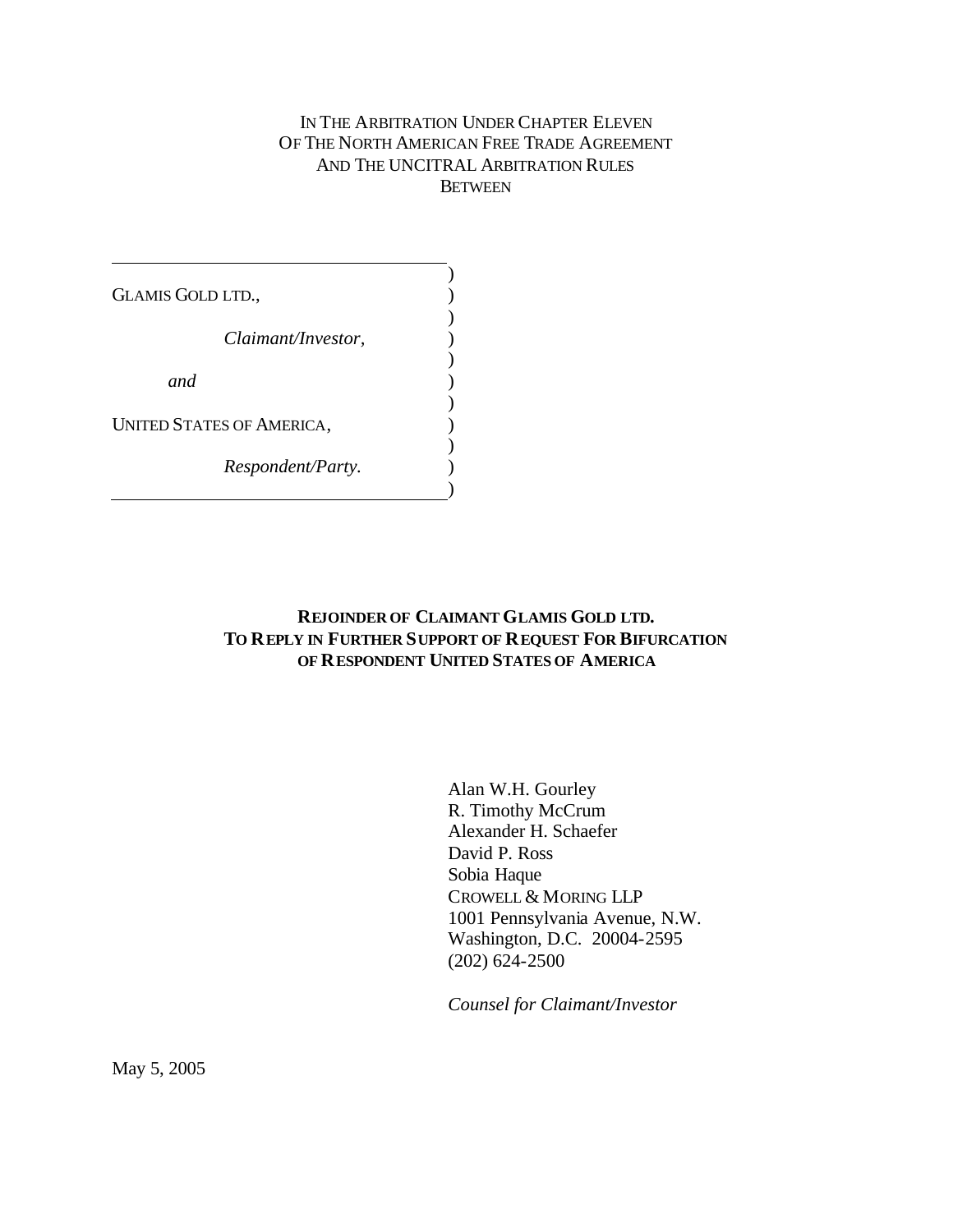# **Table of Contents**

| A.        | Bifurcation Is A Fruitless Exercise Where The United States<br>Admits Pre-December 2000 Facts Remain Relevant And Must Be<br>Considered Regardless Of The Success Of Its Preliminary |  |
|-----------|--------------------------------------------------------------------------------------------------------------------------------------------------------------------------------------|--|
| <b>B.</b> | Preliminary Consideration Of Respondent's Ripeness Challenge<br>Would Likewise Accomplish Nothing But Delay In Reaching An                                                           |  |
|           |                                                                                                                                                                                      |  |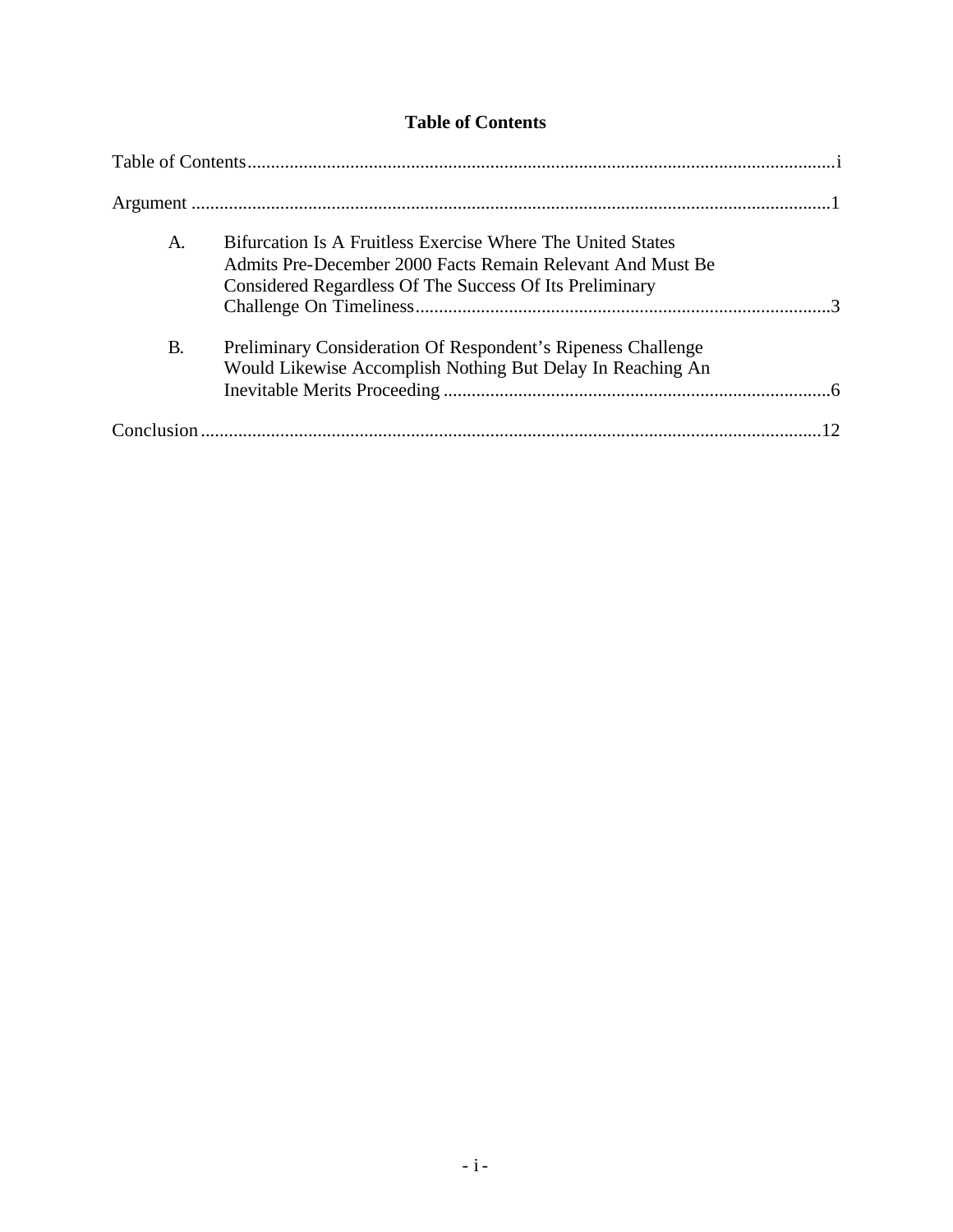### IN THE ARBITRATION UNDER CHAPTER ELEVEN OF THE NORTH AMERICAN FREE TRADE AGREEMENT AND THE UNCITRAL ARBITRATION RULES **BETWEEN**

GLAMIS GOLD LTD., *Claimant/Investor, and* UNITED STATES OF AMERICA, *Respondent/Party.* ) ) ) ) ) ) ) ) ) ) )

### **REJOINDER OF CLAIMANT GLAMIS GOLD LTD. TO REPLY IN FURTHER SUPPORT OF REQUEST FOR BIFURCATION OF RESPONDENT UNITED STATES OF AMERICA**

The United States has failed to demonstrate – for it cannot – that preliminary review of the factual record would be any more expeditious than proceeding directly to the merits. To the contrary, its arguments underscore the conclusion that bifurcation would require duplicate development and detailed analysis of the full factual record. The United States concedes that this significant effort cannot possibly dispose of the case. Bifurcation of these proceedings would only result in unwarranted delay. Accordingly, the Tribunal should promptly deny the United States' motion.

#### **Argument**

Glamis has brought two claims under NAFTA Chapter 11, one asserting a violation of Article 1105 and the other a violation of Article 1110. These claims arise from a common set of facts that will need to be addressed in any proceeding – merits or otherwise – in which the Tribunal seeks to assess Claimant's investment in the mineral rights at the Glamis Imperial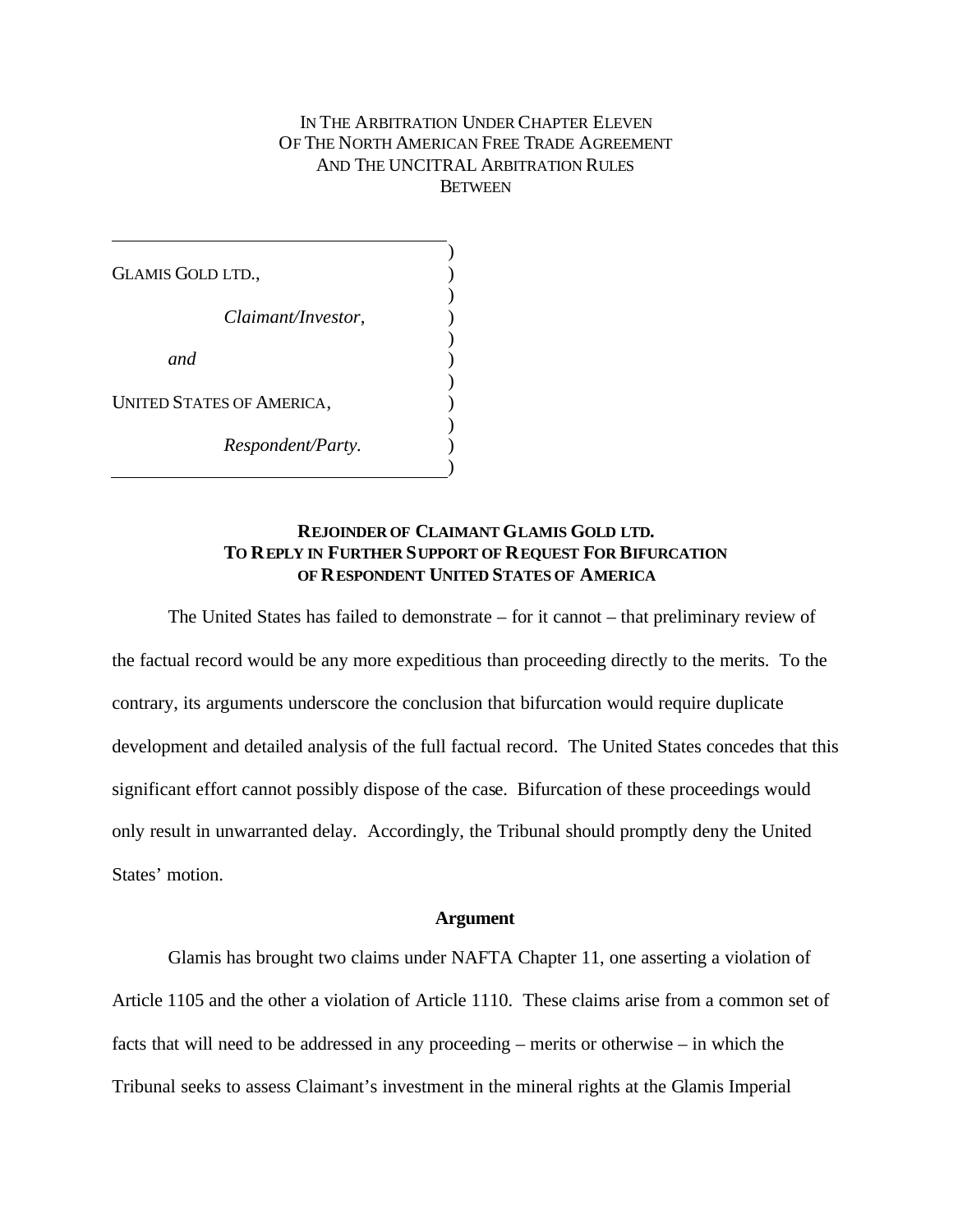Project, the failure of the United States through action and inaction to provide fair and equitable treatment as required by international law, and the failure of the United States to compensate Claimant for the expropriation of its investment. No efficiency is gained in evaluating the factual basis of Glamis' claim twice even if the Tribunal were inclined to treat either preliminary challenge as jurisdictional.

The facts, as alleged in Claimant's Notice of Arbitration, may be summarized as follows:

- Under United States law, Claimant has a recognized property interest in the mineral rights at the Imperial Project. *See* Notice of Arbitration, ¶¶ 4, 11, 17; *see also* Glamis Response, at 3 n.2.
- Claimant had a reasonable expectation that open-pit mining employing limited and economically feasible backfilling methods would be approved, particularly in light of numerous other major open-pit metallic mines operating in similarly-situated areas of the California Desert Conservation Area; this expectation was further bolstered by the federal government's nearly two-decade-long consideration and eventual protection of lands – *near but not including the Imperial Project site* – for Native American cultural and other resource values. *See* Notice of Arbitration, ¶¶ 5-8.
- The Department of the Interior and the State of California (acting through Imperial County) *jointly* considered Claimant's Plan of Operation to initiate mining (after previously having approved multiple exploration plans that demonstrated the existence of recoverable gold deposits). *See id.* ¶¶ 8-9.
- Following detailed environmental reviews through at least 1997, both the Department of the Interior and the State of California recommended approval of Claimant's Plan of Operation, subject only to additional economically-feasible mitigation measures. *See id.* ¶ 9.
- At some point thereafter, however, political elements within the Department of the Interior turned against the project and unlawfully denied the Plan of Operation through a series of actions that culminated in the January 17, 2001 Record of Decision by former Secretary Babbitt, which the Department of the Interior itself subsequently determined to be illegal and rescinded in late 2001. *See id.* ¶¶ 13-16.
- After rescission of the Interior Secretary's denial and completion of a *Mineral Report*, released in September 2002, confirming that Claimant had "valid existing rights" in its federal mining claims, the State of California acted by statute and regulation (adopted between December 2002 and April 2003) with the specific intent to stop the Imperial Project. Specifically, the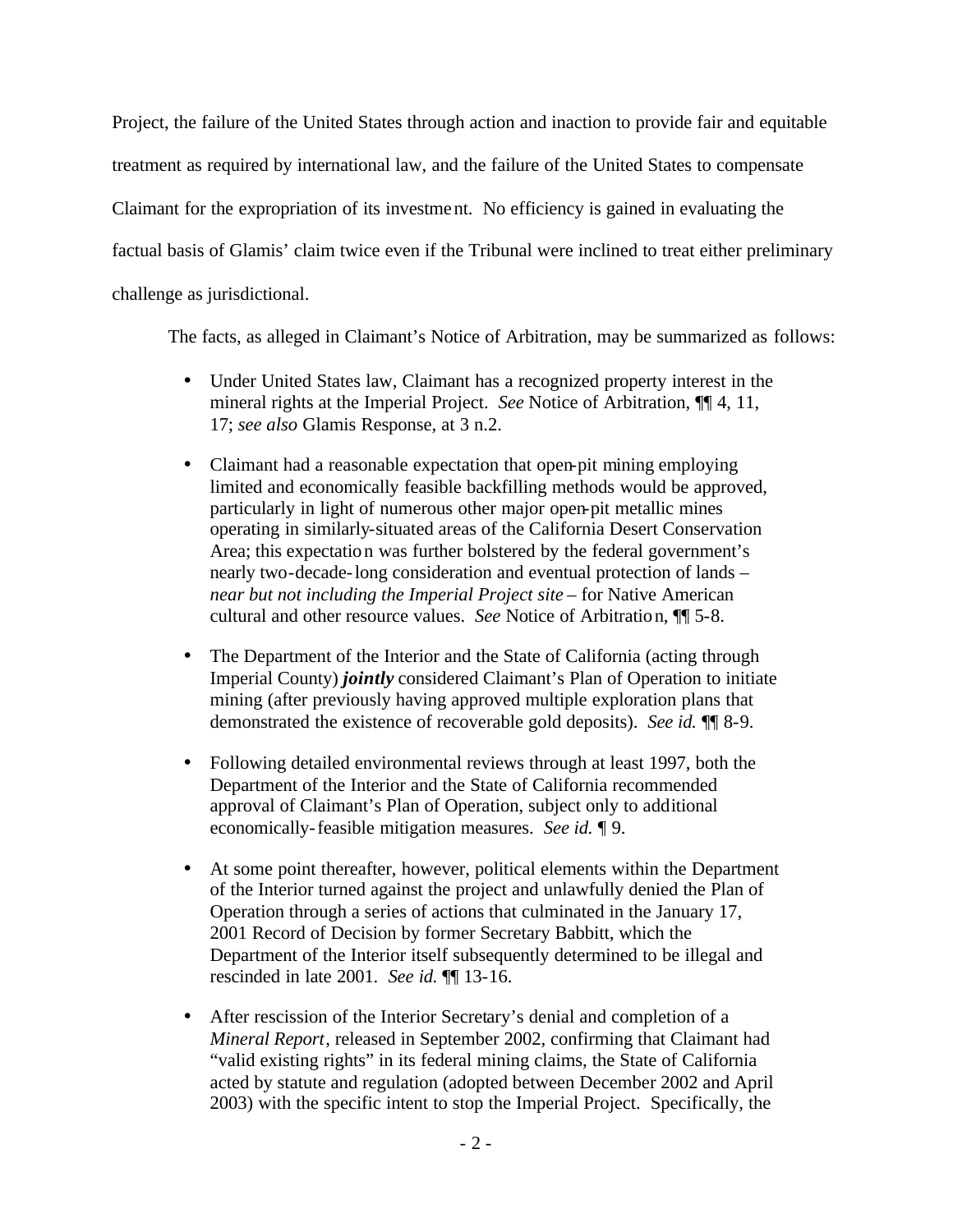statute and regulation require complete backfilling of all open pit metallic mines and extensive site recontouring, and were mandatory, nondiscretionary requirements that applied retroactively to pending plans of operation seeking to develop valid existing rights. *See id.* ¶¶ 16-22.

- Immediately upon the passage of these measures, Claimant's mineral rights became worthless because, as acknowledged by the then-Governor of California, these unprecedented requirements were specifically intended to make mining of the significant and valuable gold deposits at the Imperial Project "cost prohibitive." *See id.*  $\P$  18, 21, 23, and Ex. A.
- To date, neither the Department of the Interior nor the State of California have taken further action on Claimant's Plan of Operation, nor have they compensated Claimant for its loss of the value of its mineral rights. *See id.* ¶¶ 22, 24.

This Tribunal will need to explore this history no matter what it ultimately concludes

with respect to the legal significance of some of the individual events encompassed therein.

Respondent not only fails to articulate how its preliminary challenges could be briefed and

decided without evaluating this history, but also fails to identify any convincing reason for doing

so.

# **A. Bifurcation Is A Fruitless Exercise Where The United States Admits Pre-December 2000 Facts Remain Relevant And Must Be Considered Regardless Of The Success Of Its Preliminary Challenge On Timeliness**

Respondent essentially admits that preliminary consideration of its timeliness defense would have no effect on the ultimate merits proceeding, which it also concedes would occur in any event. Specifically, Respondent now admits that "then-Secretary Babbitt's January 17, 2001 Record of Decision denying Glamis' Plan of Operations . . . is a 'measure' within the definition

of NAFTA Article 201."<sup>1</sup> Respondent also admits that "Glamis, of course, may refer to facts

<sup>&</sup>lt;sup>1</sup> Respondent's Reply, at 6 n.11.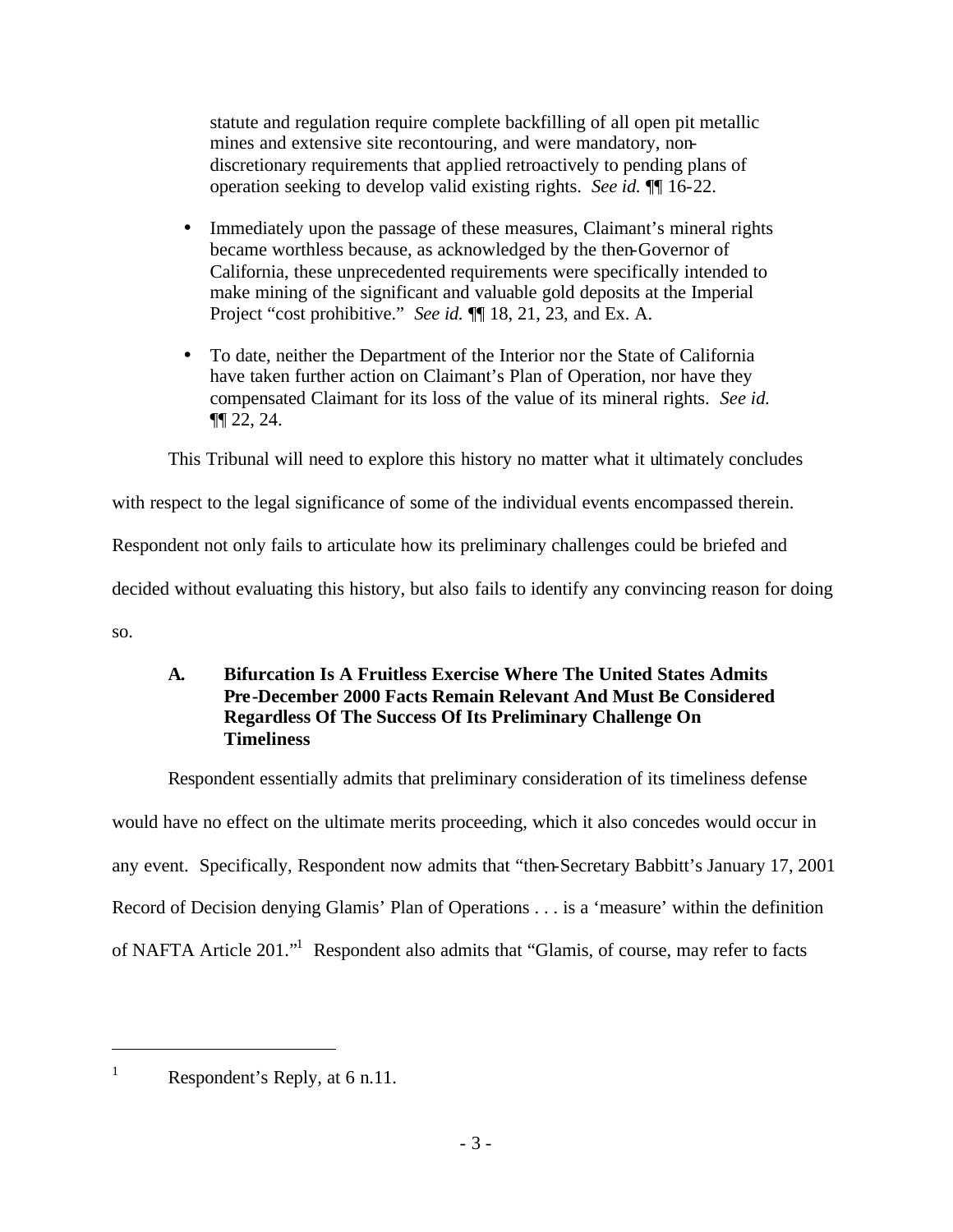that pre-date December 9, 2000, as background for its claims  $\dots$   $\cdot$ <sup>2</sup>. These two admissions and the indisputable fact that Claimant's Notice of Arbitration was filed less than three years after Secretary Babbitt's Record of Decision denying the Glamis Imperial Project<sup>3</sup> confirm that Respondent's timeliness challenge cannot be dispositive of Claimant's case.

These admissions completely undermine any conceivable efficiency rationale for preliminary consideration of Respondent's timeliness challenge. All of the events encompassed in the factual summary above will be before the Tribunal in a merits proceeding to determine Respondent's breach of the obligations guaranteed to investors under NAFTA Articles 1105 and 1110. Respondent has not – and cannot – demonstrate any efficiency in preliminarily considering a few discrete events now, out of context, in order to obtain some undefined preliminary ruling. Indeed, any such ruling would be advisory in that Respondent continues to waffle with respect to the factual predicate for the assertion of a timeliness defense: that the identified events, such as a single letter from the Advisory Council on Historic Preservation, are in fact "measures" from which some independent damage flows.<sup>4</sup> If the letter is not a "measure,"

<sup>2</sup> Respondent's Reply, at 4.

<sup>3</sup> For purposes of the bifurcation issue, Claimant assumes, but does not concede, that timeliness is established by reference to the date of the Notice of Arbitration.

<sup>&</sup>lt;sup>4</sup> Glamis has alleged two violations that result from a series of events. In the expropriation context, it is clear that "where the alleged expropriation is carried out through series of measures . . . , the cause of action is deemed to have arisen on the date when the interference, attributable to the State, ripens into an irreversible deprivation of those rights rather than on the date when those measures began." *Riahi v. Iran*, Award No. 600-485-1, ¶ 345 (Iran-U.S. Claims Tribunal 2003). That Glamis sought to initiate litigation with respect to some of these events does not change the result. Furthermore, Respondent seeks to mislead the Tribunal with respect to those earlier actions. While it references repeatedly the 2000 litigation (*see, e.g.,* Respondent's Reply, at 7 n.15; Respondent's Request to Bifurcate, at 2 n.3), it fails to inform the Tribunal that the court ultimately accepted Respondent's argument that the Leshy Opinion was not "final agency action" and dismissed the case as premature. With respect to the 2001 litigation to which (continued…)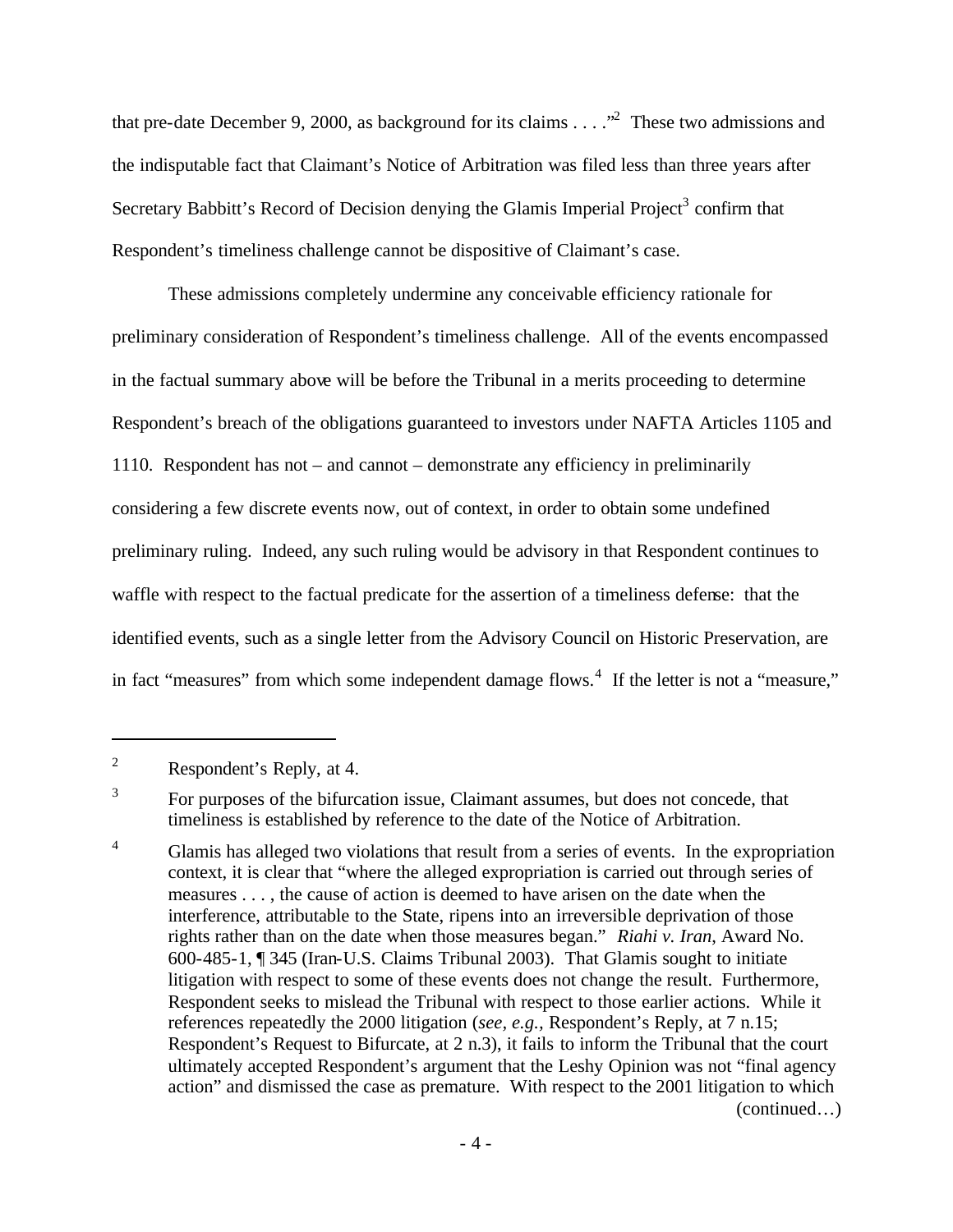then, according to Respondent's own theory, no claim arose and obviously there is no timeliness defense to even be considered preliminarily. If it is a "measure," but no independent damage arose from it, then (under the theory Respondent asserts in its ripeness challenge) there would be no cognizable claim under Article 1117. If it is a "measure," and independent damage is traceable to that measure, there would be an independent claim for those discrete damages that would be time-barred.<sup>5</sup>

These principles are neither complex nor difficult to apply, especially after discovery and in the merits phase when the Tribunal can best evaluate the meaning and legal significance of the array of governmental actions that damaged Claimant's investment and identifies the point when that damage was sufficiently concrete and permanent to result in breaches of Articles 1105 and 1110. While Respondent has certainly burdened the Tribunal (and Claimant) with a pile of decisions in cases in which time-related defenses were raised, not a single one holds or supports requiring preliminary consideration of a hypothetical timeliness challenge that would *not* be dispositive of either of Claimant's claims nor eliminate facts to be considered in the merits proceeding. <sup>6</sup>

 $\overline{a}$ 

(continued…)

<sup>(…</sup>continued)

Respondent now cites (Respondent's Reply, at 6 and n.14), it is simply false to say that Glamis "unsuccessfully" challenged Secretary Babbitt's Record of Decision. That suit was withdrawn, without prejudice, *only after* the Record of Decision was rescinded. The rescission might well have cured the damage done to Glamis had the Department of the Interior and the State of California acted promptly thereafter to approve Glamis' unobjectionable Plan of Operation. They did not and consequently we are before this Tribunal today.

<sup>&</sup>lt;sup>5</sup> Claimant has not made any such claim. As set forth in its Notice of Arbitration and as explained in its Response, Claimant's two claims are based upon a series of events that culminate in the breaches of Articles 1105 and 1110.

<sup>&</sup>lt;sup>6</sup> None of these cases addressed claims such as the ones here that are based upon a series of actions and continuing inaction. To the extent they are relevant at all, they appear to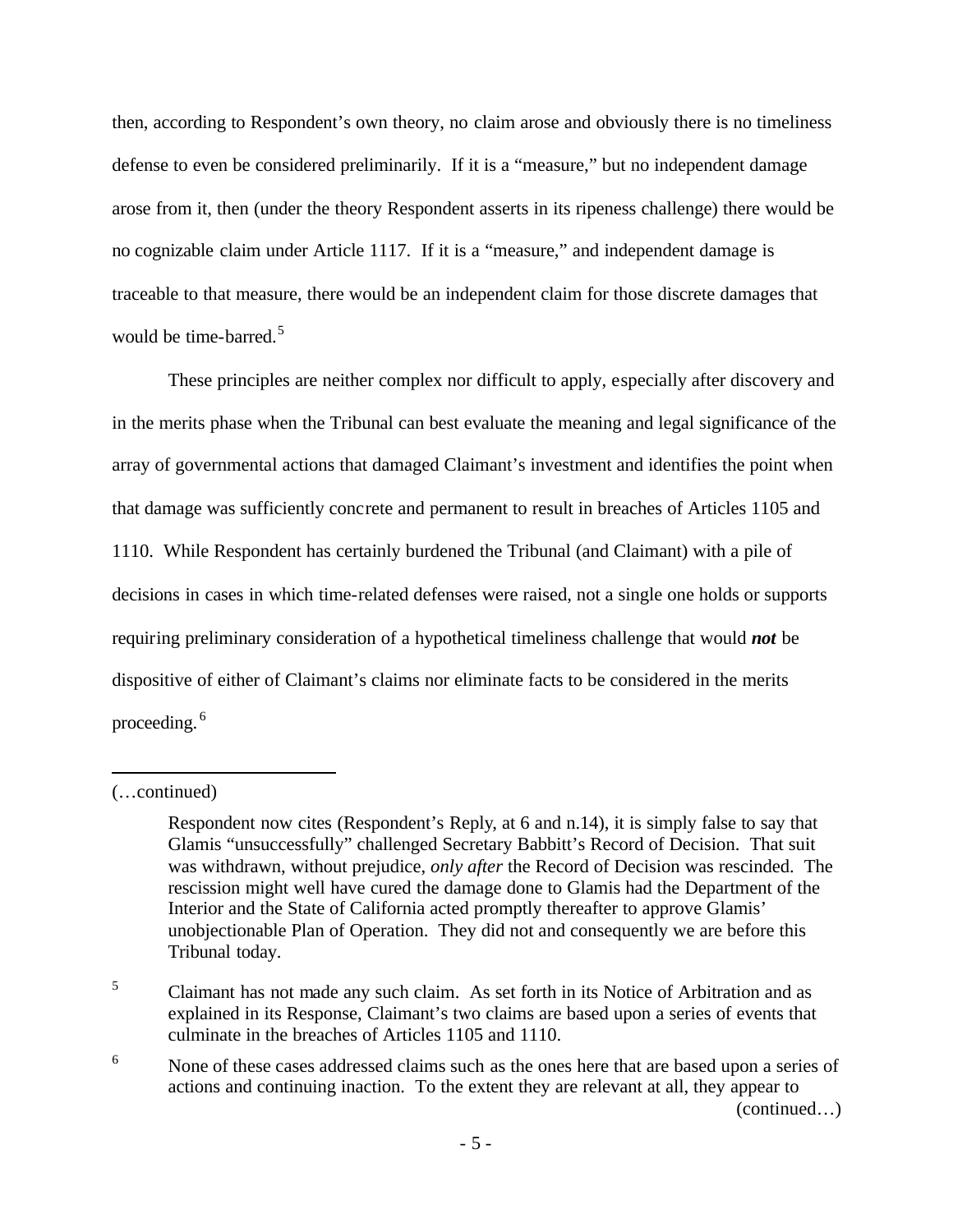## **B. Preliminary Consideration Of Respondent's Ripeness Challenge Would Likewise Accomplish Nothing But Delay In Reaching An Inevitable Merits Proceeding**

Again, Respondent concedes, as it must, that Claimant's Article 1110 claim would survive a preliminary "ripeness" challenge. Accordingly, bifurcation cannot be justified on the grounds that it would be dispositive. Rather, Respondent apparently contends that the Tribunal, in its discretion, should consider a preliminary "ripeness" challenge to a portion of Claimant's Article 1110 claim on grounds that it would narrow the issues the Tribunal would need consider in a merits proceeding. That contention is simply wrong.

Claimant will resist the strong temptation to address in detail the merits of Respondent's so-called "ripeness" challenge. However, in evaluating "the substantiality of the objection," as Respondent acknowledges the Tribunal must do,<sup>7</sup> it is impossible to escape the conclusion that this "ripeness" challenge does not withstand even cursory scrutiny, much less require an exhaustive preliminary proceeding. As detailed in Claimant's Notice of Arbitration – and not denied in Respondent's Statement of Defense – the California regulation and statute were

<sup>(…</sup>continued)

support Claimant's position, not Respondent's. Thus, in *Aryeh v. Iran*, Award No. 581- 842/843/844-1 (Iran-U.S. Claims Tribunal 1997), for example, the Tribunal had joined the jurisdictional issues to the merits (*see* ¶ 2). Most of the cases appear to address not the affirmative defense of whether a claim has been asserted within the applicable limitations period, but the jurisdictional issue – not present here – of whether the dispute arose before the effective date of the applicable treaty (thus seeking retroactive protection from the treaty). *See, e.g.*, *Lucchetti v. Peru*, Case No. ARB/03/4 (Award), ¶ 59 (Feb. 7, 2005).

<sup>7</sup> Respondent's Reply, at 11 n.26 (*citing* Matti Pellonpää & David Caron, *The UNCITRAL Arbitration Rules as Interpreted and Applied* 383 (1994) ("The decision making effort as a result must evaluate the substantiality of the objection and consider the cost in time and money to the parties of such a preliminary ruling . . . .").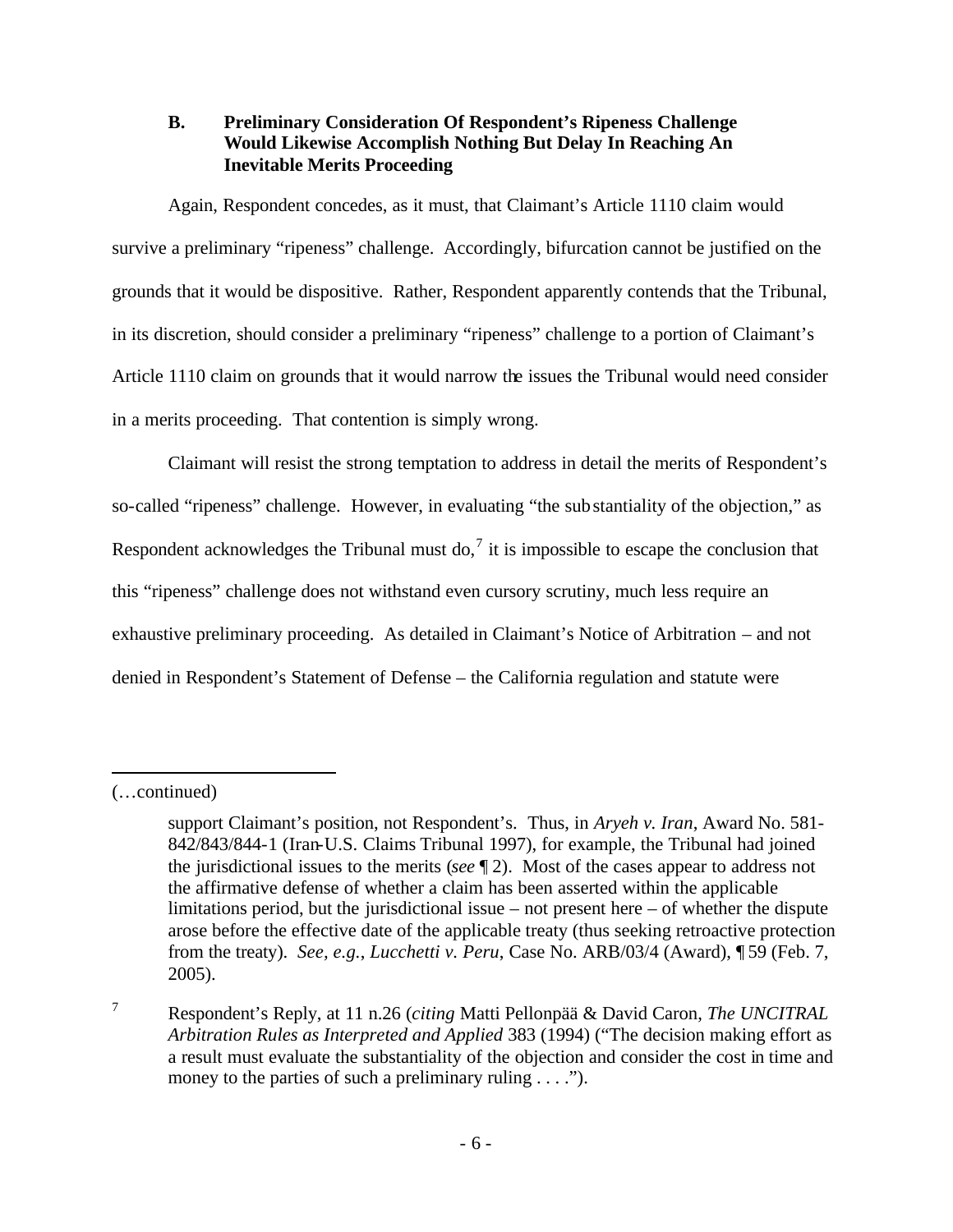specifically intended to *and have* killed the Imperial Project and were significant steps in a series

of events that resulted in the complete expropriation of Claimant's investment:

- On September 30, 2002, Governor Davis stated: "I have directed my Secretary of Resources to pursue all possible legal and administrative remedies that will assist in stopping the development of that mine." Notice of Arbitration, ¶ 18.
- On October 1, 2002, Governor Davis directed his Secretary of Resources accordingly and stated he "strongly oppose[d] the Glamis gold mine . . . ." *Id.*
- On December 12, 2002, the California Mining Board cited Glamis' pending Plan of Operation as the "emergency condition" justifying unprecedented and extraordinary backfilling and site recontouring requirements on an emergency basis. *Id.* ¶ 20.
- On April 7, 2003, Governor Davis signed new legislation statutorily compelling substantially similar backfilling and site recontouring requirements, and acknowledged that the statute "*specifically addresses* the controversial Glamis Gold Mine . . . [and] would make operating the Glamis Gold Mine *cost prohibitive*." *Id.* ¶ 20 and Ex. A (emphasis added).

In light of these undisputed facts, Respondent's repeated, but factually incorrect,

assertion that "Glamis is not now, and never was, in a position to have the California measures applied to it," is at best misleading. $8\,$  In any event, nothing would be gained by the Tribunal wrestling preliminarily with what Respondent means by its suggestion that these measures have not been "applied" to the very target (the Imperial Project) for which they were intended. First, Respondent's protestation notwithstanding,  $9$  both the Article 1105 and the Article 1110 claims

<sup>8</sup> *See id.* at 12. In any event, as set forth in the Notice of Arbitration ( $\P$  18-23) and explained in Claimant's Response (at 11-16), California made the application of these measures mandatory and non-discretionary to all metallic hard-rock open pits mines not approved prior to December 12, 2002. It is undisputed that Claimant's Plan of Operation has not been approved.

<sup>9</sup> Respondent's Reply, at 5 n.10. ("Glamis, for the first time, complains that the federal government has improperly failed to approve its plan of operations.").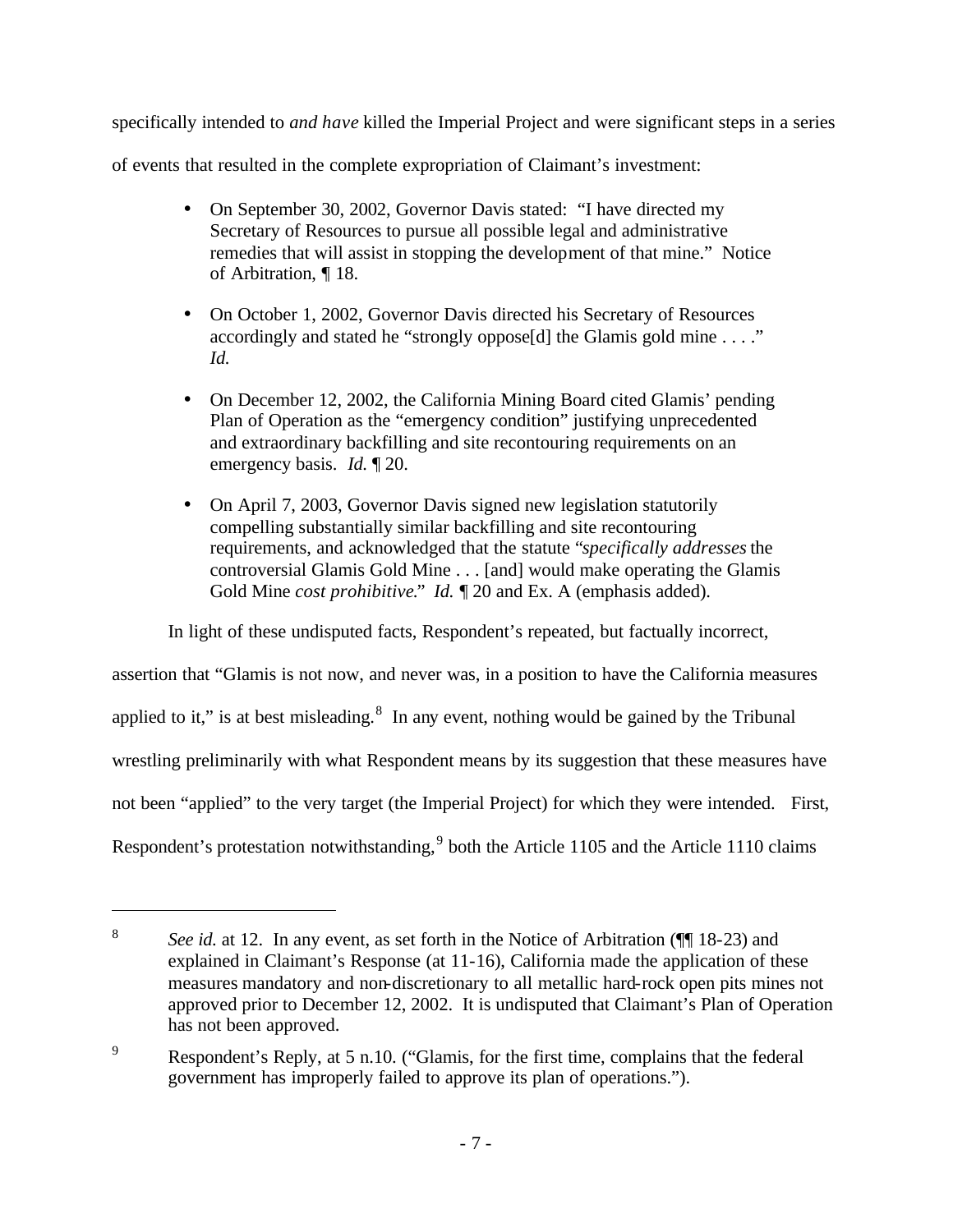are predicated on the *actions and the continuing inaction* of both the Department of the Interior and the State of California:

> 13. Despite Glamis Imperial's compliance with all applicable requirements for the commencement of mining at the Imperial Project, the Department of Interior and the State of California have, through a series of measures detailed below, *failed to approve and erected barriers* that have effectively destroyed all economic value of Glamis Imperial's established mineral rights.

Notice of Arbitration, ¶ 13 (emphasis added); *see also id.* ¶ 16 ("The Department of Interior . . . has taken steps to reverse some of these illegal actions, *but to date has still not approved* Glamis Imperial's plan of operation.") (emphasis added).<sup>10</sup> Thus, the entire history of the acquisition and development of Glamis' investment to the present day refusal to approve mining operations is at issue in this proceeding. Undoubtedly, the California statute and regulation play a significant role in the continued inaction on Glamis' Plan of Operation, but exactly the role and the background of these actions is most appropriately considered after discovery during the merits proceeding.

 Second, Respondent's apparent assumption that Glamis' expropriation claim is dependent on approval (or denial) of its plan of operation is incorrect. As Claimant's Notice of Arbitration makes clear, the investment at issue here comprises Claimant's property rights in the distinct federal mining claims and related mill sites – regardless of whether it ever actually

<sup>&</sup>lt;sup>10</sup> *See also* Notice of Arbitration,  $\sqrt{\ }$  22 ("Glamis Imperial's plan of operation only remained 'pending' on that date *because of the illegal actions of the Department of Interior in failing to approve the plan in accordance with applicable law and regulation over the preceding several years.*") (emphasis added). Claimant has provided Respondent more than sufficient notice that continued inaction by the Department of the Interior and the State of California is among the measures that have resulted in the breach of both Article 1105 and 1110.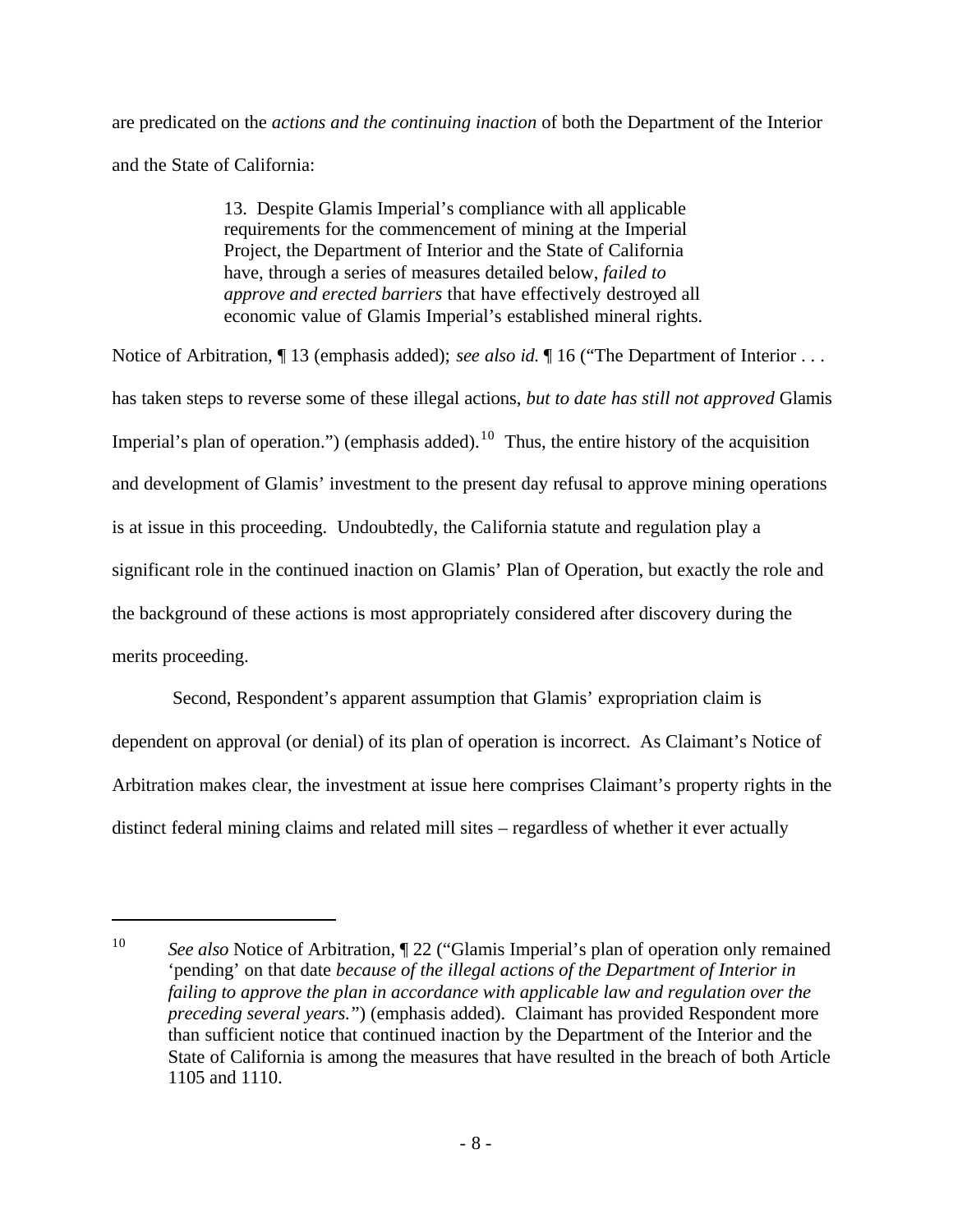mined there.<sup>11</sup> Such mining claims are valued in the market place by what a willing buyer would pay a willing seller for those rights, considering, among other things, the net present value of the extracted gold minus the cost of extraction. Because the California statute and regulation impose mandatory, non-discretionary requirements for unprecedented complete backfilling and site recontouring, which in Governor Davis's own words make extraction of gold from the Imperial Project mine "cost prohibitive," the property – the mining claims and mill sites – is now worthless.<sup>12</sup>

In short, even if Glamis had never filed a plan of operation to commence mining, and had the Department of the Interior and the State of California never *jointly*<sup>13</sup> considered that plan for nearly 10 years, the enactment of these California measures effected a taking of Glamis' investment, and the failure to compensate Glamis is a present breach of Article 1110. Glamis'

<sup>&</sup>lt;sup>11</sup> Notice of Arbitration, ¶ 4 ("The Imperial Project consists of 100 percent interests in approximately 187 mining claims and 277 mill sites located on nearly 1,650 acres of federal public lands managed by the U.S. Department of the Interior. . . . Such mineral claims are recognized under United States law as freely transferable property rights."); *see also* Claimant's Response, at 3 n.2.

<sup>&</sup>lt;sup>12</sup> Notice of Arbitration, ¶ 23.

<sup>&</sup>lt;sup>13</sup> Without citation, Respondent baldly asserts that "Glamis's attempt to bundle these actions taken by separate governmental entities into a single measure finds no support in international law or the NAFTA." Respondent's Reply, at 1. This is wrong. Article 1110 applies to actions that "indirectly" expropriate an investment and to measures that are "tantamount" to expropriation. At a minimum, Article 1110 incorporates the customary international law concept of "creeping expropriation" resulting from a series of measures. *See* 2 RESTATEMENT (THIRD) OF FOREIGN RELATIONS LAW OF THE UNITED STATES, § 712, cmt. g (1987) ("creeping expropriations" are "actions of the government that have the effect of 'taking' the property in whole or in large part, outright or in stages"). Nothing in international law or NAFTA – and Respondent has cited nothing – requires that each measure (whether action or inaction) needs to be taken by the same governmental body. As Respondent has acknowledged in other cases, under NAFTA, the Party (here the United States of America) is responsible for the acts of sub-tier governmental entities, not just its own. *See Metalclad v. The United Mexican States*, Submission of the United States, Case No. ARB(AF)/97/1,  $\P$ <sup>1</sup> 3-8 (Nov. 9, 1999).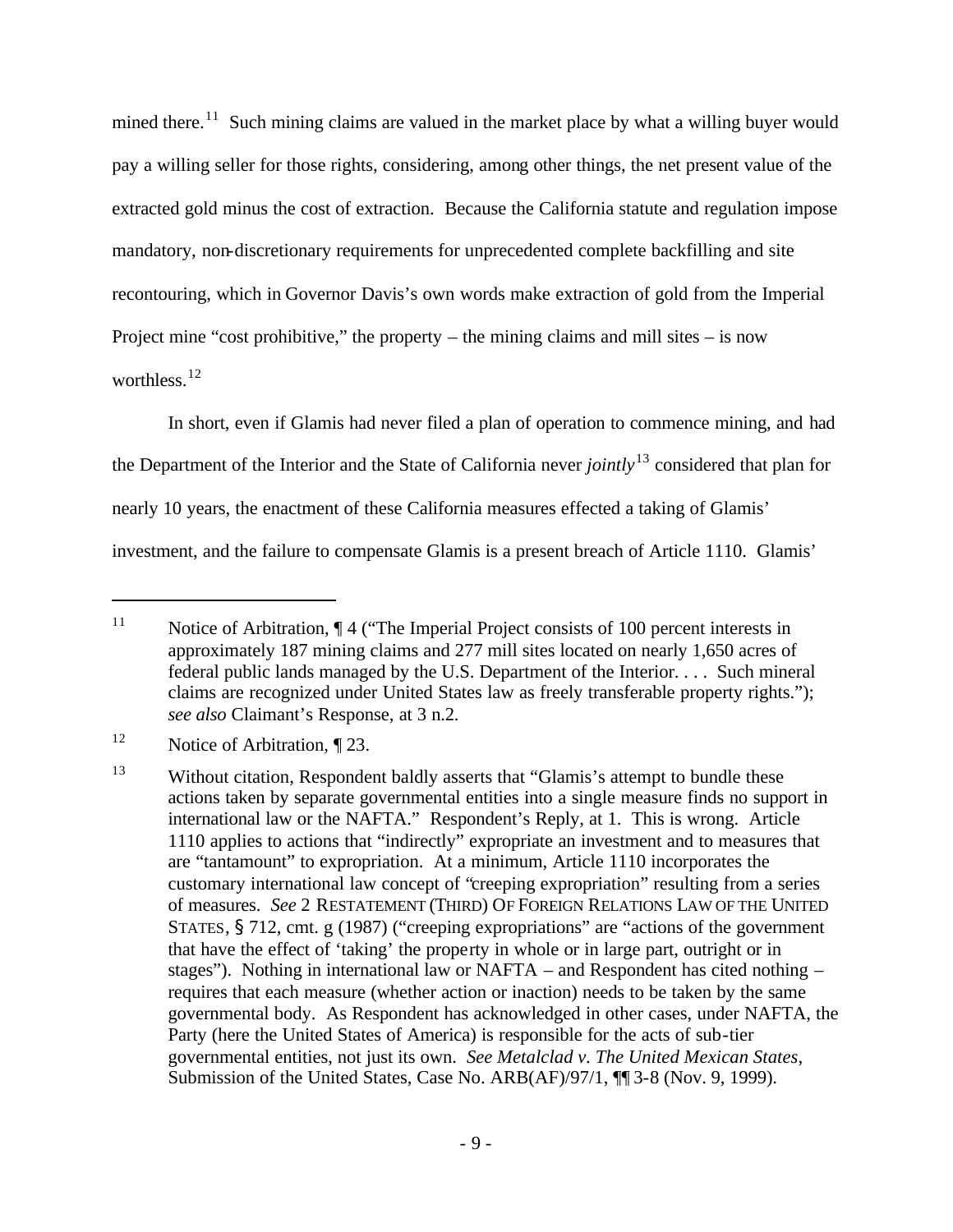actions in pursuing development simply make its case for compensation stronger. They demonstrate that under the statutory and regulatory scheme applicable to gold mines on federal land in the California desert, Glamis had a reasonable, investment-backed expectation of recovering its investment, at least until the series of targeted measures, culminating in the California statute and regulation and the continuing failure to act, have completely expropriated that investment.

In short, preliminary consideration of Respondent's argument that the California statute and regulation have not been "applied" to Glamis' investment does not eliminate any of the issues raised by Claimant's expropriation claim. The Tribunal will still need to review the "status and evolution over time of various complicated regulatory schemes" <sup>14</sup> at both the federal and state level in order to evaluate Glamis' property interest and valuate of its investment. It will still need to consider the valuation of Claimant's mining and mill site rights both before and after the expropriation, and it will still need to examine the basis of these California actions and their impact on the value of Claimant's investment.

Again, Respondent cites to numerous decisions in an effort to suggest that either "ripeness" is a recognized concept of international law<sup>15</sup> or that preliminary treatment is appropriate, but none of these cases addressed a challenge similar to the one Respondent makes

<sup>14</sup> Respondent's Reply, at 12.

<sup>15</sup> *See id.* at 9 n.20. Four of these cases are not "ripeness" cases at all, but again address the jurisdictional issue of whether the claim arose within the period covered by the applicable treaty. In the fifth case (the *Lockerbie* decision), the International Court of Justice did not dismiss the case (it simply denied the provisional measures sought), and only one of the seventeen judges participating argued that a failure to comply with the 6-month "cooling off" period was a procedural bar to the court's jurisdiction; a proposition that has been specifically rejected in the NAFTA context. *See Ethyl Corp. v. Canada*, Award on Jurisdiction, NAFTA/UNCITRAL Case, ¶ 84 and n.33 (June 24, 1998) (App. II, Tab 2).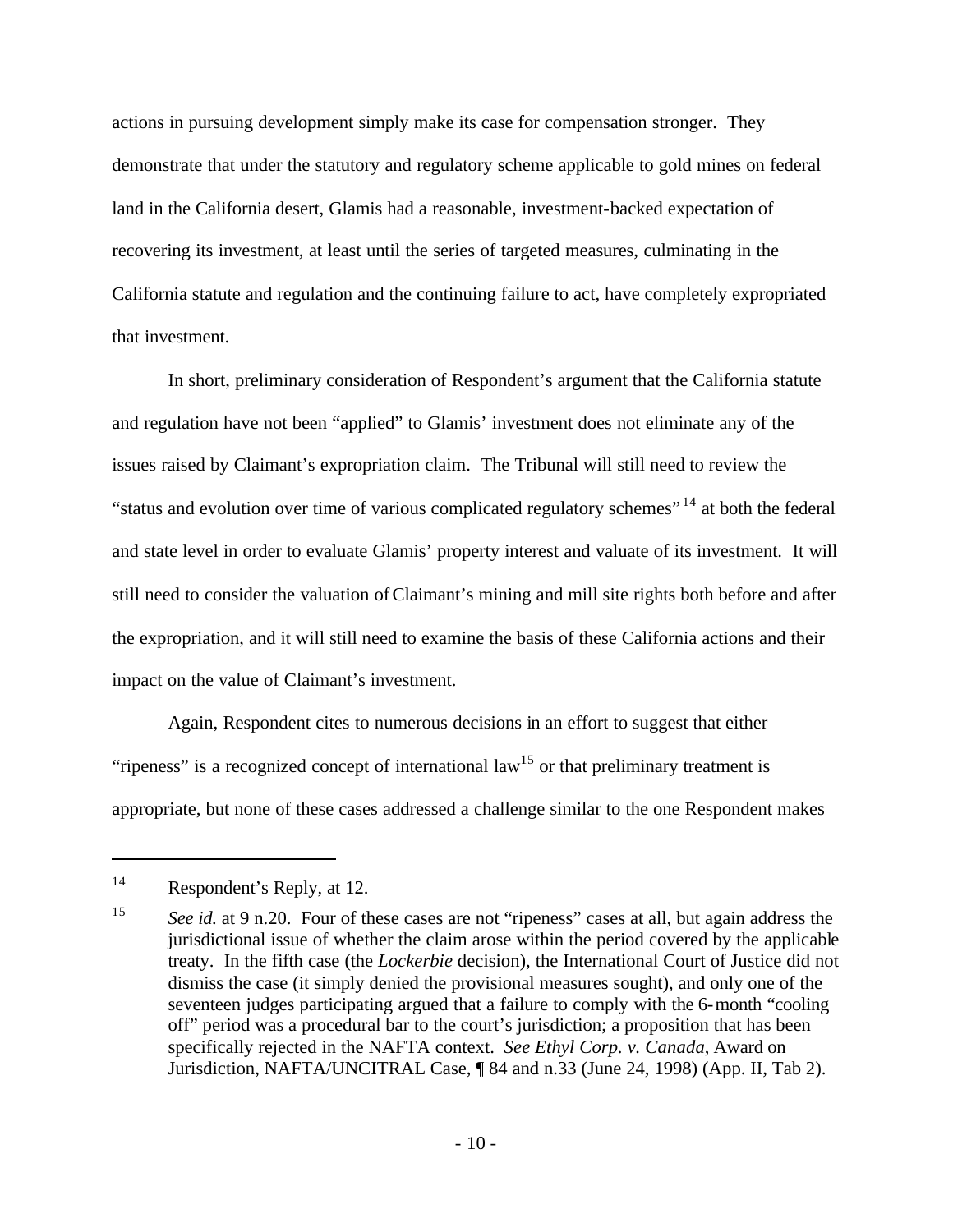here and Respondent cannot distinguish the one case that squarely does – *Methanex*.<sup>16</sup> As explained in Claimant's Response (at 9-10), in *Methanex*, Respondent made an identical "ripeness" challenge to the one it is making here; that Claimant could not show "loss" (despite alleging damage) because the complained-of measures had not yet effected a ban on the chemical in question. Not only did the *Methanex* Tribunal conclude that the challenge was not jurisdictional, <sup>17</sup> but it also noted that "even if [the United States' ripeness challenge] qualified as a jurisdictional challenge (which in our view, it does not), its legal merits are so intertwined with the factual issues arising from Methanex's case that we would have been minded, as a matter of discretion, to join that challenge to the merits under Article 21(4) of the UNCITRAL Arbitration Rules."<sup>18</sup> Similarly here, the purpose and effect of these California measures and their contribution to the total destruction of Claimant's investment is inextricably intertwined with the resolution of the nature and value of the mineral rights at issue, the nature and effect of the joint consideration of Glamis' Imperial Project by the Department of the Interior and State of

<sup>&</sup>lt;sup>16</sup> *See* Respondent's Reply, at 10 n.22. The cases cited address a variety of issues, including whether particular claimants have demonstrated their status as nationals for standing purposes (*Nottebohm Case*), whether a dispute in fact existed (*Nuclear Tests I*  and *II*), whether the claimants possessed "any legal right or interest appertaining to them in the subject matter of the . . . claims" (*South-West Africa*), and technical issues specific to the agreement at issue (*Tanzania Electric Supply Company Ltd.*). None of these cases, however, involves a ripeness challenge. The United States purports to identify only one case that does – *SGS Societe Generale de Surveillance S.A. v. Philippines* – and it mischaracterizes the holding. What Respondent appears to characterize as a "ripeness" challenge was a question of whether the parties were bound by a pre-existing contractual forum selection clause, not, as here, whether Claimant's allegation of damage is facially sufficient to state a cause of action. In any event, the tribunal did not decide the issue because it found the BIT did not apply to mere contract disputes (*see* ¶ 96).

<sup>17</sup> *Methanex Corp. v. United States of America*, Preliminary Award on Jurisdiction and Admissibility, NAFTA/UNCITRAL Case, ¶ 86 (Aug. 7, 2002) (App. II, Tab 5).

<sup>18</sup> *Id.*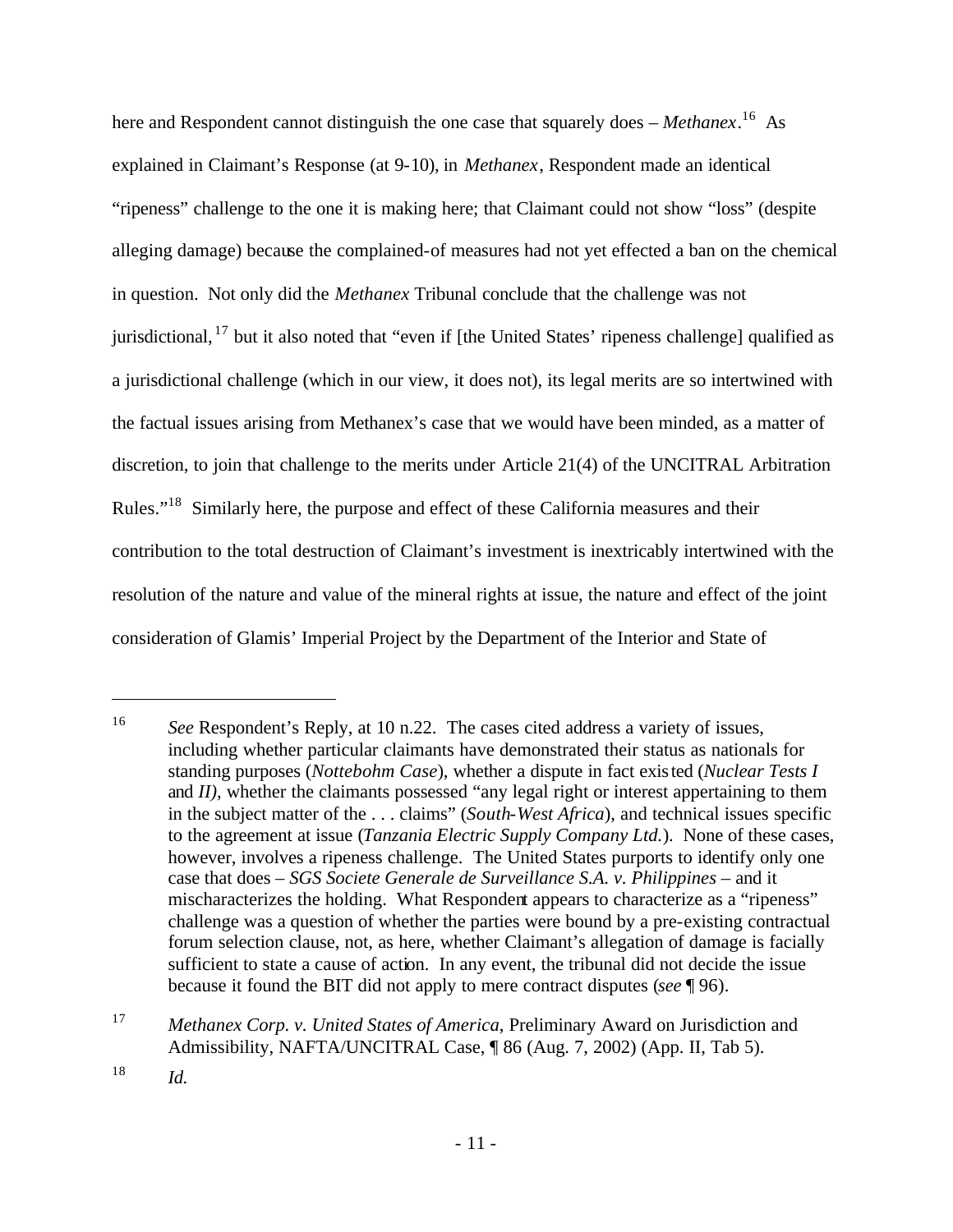California, the loss Glamis suffered as a result of the actions taken to block the commencement of mining and the continuing refusal to approve operations, and the quantum of damages associated with the loss from that indirect expropriation of Glamis' investment.

In sum, there is nothing "hypothetical" about this expropriation. The gold is real; the statute and regulation are real, the mandatory and non-discretionary impact of the California measures on the extraction of the gold after 2002 is real; and the complete loss of Glamis' investment is real. Under the position advanced by the United States, if California enacted *any* discriminatory and capricious legislative action designed to block the Glamis Imperial Project (*even an action solely motivated by the fact that Glamis was a Canadian corporation*), Glamis would be unable to bring a NAFTA claim over such an action so long as the Department of the Interior withheld a final administrative action on the proposed Project. In other words, Respondent contends that it can avoid liability under NAFTA simply by refusing to act. This perverse result is irreconcilable with the protections that NAFTA's investment provisions are intended to afford.

#### **Conclusion**

In addition to misapprehending the nature of Glamis' claim, mischaracterizing the factual record as summarized in Glamis' Notice of Arbitration, and misapplying the relevant legal tests for "temporal infirmities" and ripeness, the United States has failed to demonstrate any administrative efficiency that bifurcation might lend the proceeding. On the contrary, bifurcation will require the same complex and lengthy factual analysis that will be required to address the merits of the case. As such, Glamis requests that the Tribunal deny the United States' motion.